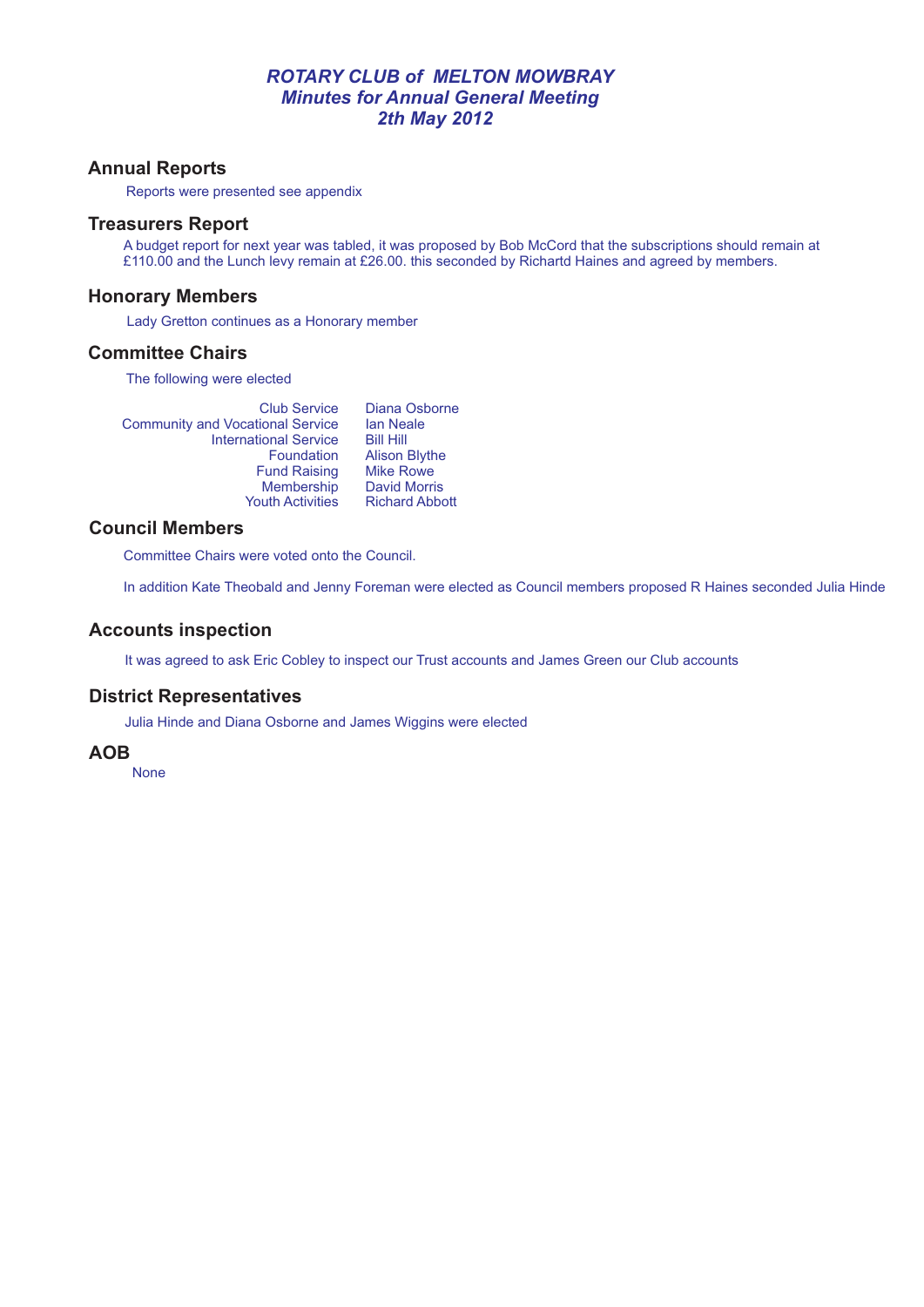Firstly may I apologies for my non attendance today but it was unavoidable.

I am sure you will have a good meeting and be as impressed as I am when I look at all the work our committees have done over the past year.

I have enjoyed my year as your President and when I look back I realise how quickly it has gone.

We have had a variety of speakers who have been interesting and informative, I really don't know how Steve does it.

The Youth Committee have had a great year with their projects and I did enjoy Youth Speaks and presenting the award to the Young Chef. I believe this is one of our strengths promoting young people and assisting them in achieving their aims.

I also believe that how the Youth Committee works is the way of the future for Rotary, that is working with other clubs so that we can do so much more be it running competitions or raising funds to help others either locally or internationally.

The work that we do with Interact also demonstrates how we work with other clubs to help the young to develop and grow in confidence, they have been so successful this year in raising funds that they have donated to Shelter Box and Mencap. We must never forget these young people are Rotarians of the future.

The International Committee, again another successful year with the Philipines, it was good that some of our members could visit again this year and actually order and buy the items that they required. They have also been part of a Global Grant again another way of being able to help so much more when working with other clubs.

Com Voc again have had a good year the Duck Race allowed us to spread the message of Rotary when we collected at Twin Lakes. The money raised is vital for our success in all the projects they do. The launching of the ducks this year was a very innovative way Gavin as the launch master has promised us that next year they will be launched with a bang. Kids day out although has proved a little difficult to arrange this year with local schools working on Olympic Projects will take place and again I know how much the young look forward to it. Birch Wood are so pleased that this year you are taking their pupils to Twin Lakes it will be less travelling for them.

The Fund Raising Committee what can I say about them other than thank you for all the hard work you did for me personally in assisting with the Race Night for Birch Wood School that the 3 Rotary Clubs organised together. The school have now got the building and Ian Neale with one of his many hats on is helping them with planning the unit, they are hopeful that they will be able to use it from September. Also my Presidents Charity Night without the help of the members particularly Ron with his Auctioneering skills would not have been as successful as it was.

Club Service have been invaluable to me in supporting my year as President their help and advice has been invaluable. My Charter evening would not have been as enjoyable as it was without their hard work particularly Julia who had the task of arranging it all. It was a particularly proud evening for me when my son was the speaker

Club Council have kept me on the straight and narrow, thank you Diana and Michael for allowing us to meet in Harwood House.

I know I haven't been the normal President having to miss meetings because of my other commitment and certainly without the help particularly of Richard Julia and Diana I would have found it so much more of a task than an enjoyable event.

Thank you for putting up with me.

**Pam**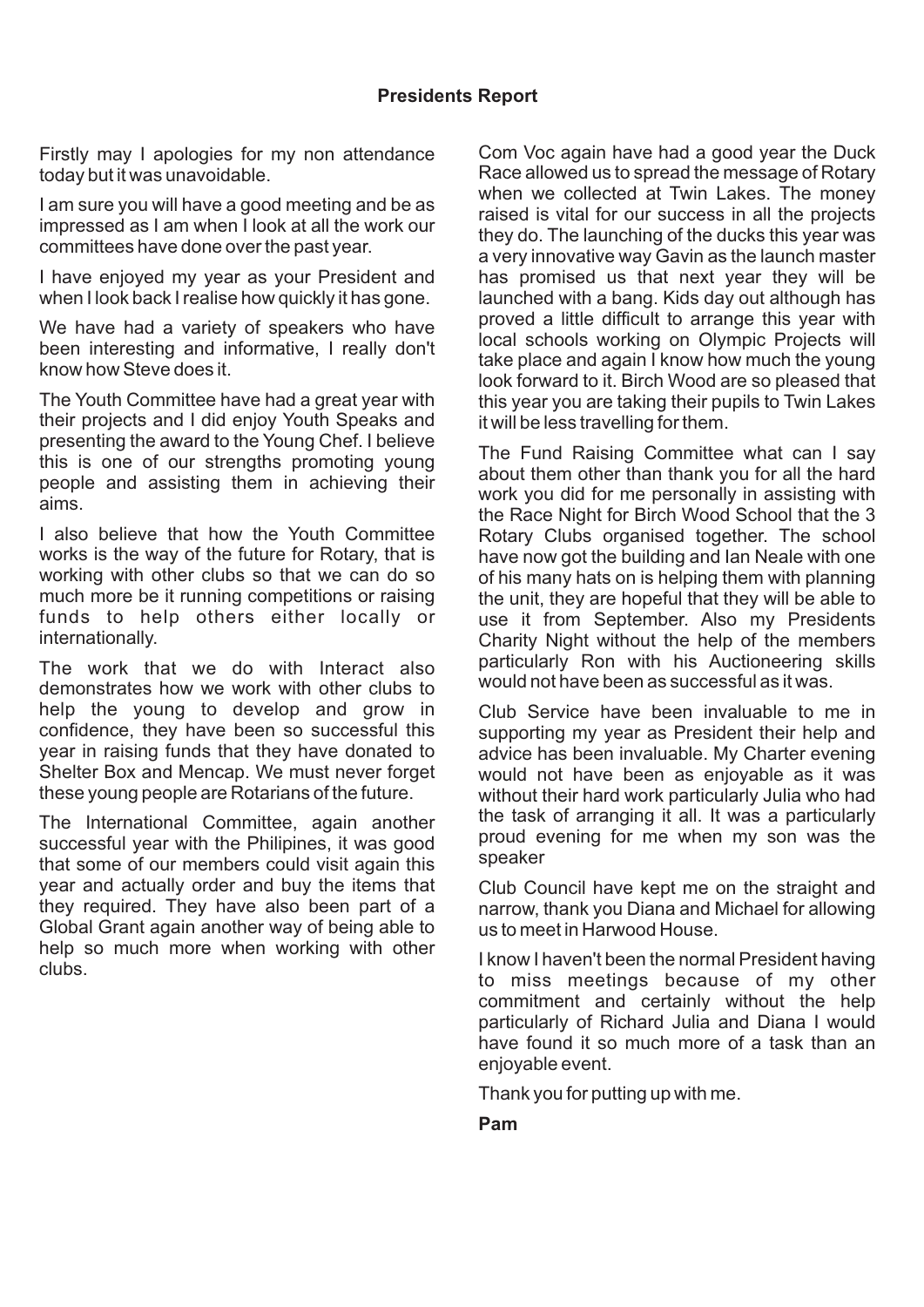## **Youth Committee Report**

#### **Competitions**

Young Musician: Tony Field; Penny Hancox Youth Speaks: Eric Sylt; Linda Moore Young Writer: Maggie Saunders; Linda Moore Young Photographer: Eric Sylt; Jane Abbott Young Chef: Brian Sollitt; Jenny Foreman Young Designer: Eric Sylt; Jim Schofield

### Other Activities

Rotary Stars: Dennis Hurst; Penny Hancox RYLA: Maggie Saunders; Chris Muris Youth Exchange: Tony Pick; Chris Muris

This year we have again enjoyed the total commitment of all members of the committee. Everyone has worked very hard to ensure that the information, relating to the many and varied opportunities offered to young people by Rotary, was disseminated as widely as possible.

Also our ongoing collaboration with the Evening Club continues to work extremely well and makes for a helpful and productive division of labour. Without this collaboration our participation would be on a much smaller scale.

Finally, we were all very sorry about the resignation of Chris Muris who had high hopes for his role in obtaining local support for the Youth Exchange scheme.

### COMPETITION UPDATE

### YOUNG CHEF

Our participants in the District Final had their last training session at Stapleford Park Hotel on 12 January under guidance of head chef David Ellams. For the first time we had entries from Belvoir High School in Bottesford.

We entered the three winners in the District Final on 21 January 2012; Tom Mallender, Lydia Swift and Hannah Digby. Unfortunately Hannah was unwell and was unable to take any further part in the competition. On the other hand Lydia Swift was placed first in the Final and went on to represent the District at the Regional Final in Ilkeston.

## YOUNG DESIGNER

### Deadline for Rotary clubs to reserve places 12 May 2012 YOUNG MUSICIAN

Despite a considerable push on advance publicity, entries this year were down again. Nevertheless, the local competition was successful and very well supported by both parents and Rotarians and a number of participants went forward to the Northern District Semi Final.

### YOUNG PHOTOGRAPHER

Entry requirements discussed with Melton Vale Post 16 Centre (MV16)

No entries received.

### YOUTH SPEAKS

Entries from Melton Young Farmers and Catmose College were received. Both organisations had an entry in both intermediate and senior sections. The 'bar' was raised by the inclusion of Catmose College who joined us, for the first time.

The domination of this competition at District level, by grammar/independent schools, has diminished. This justifies the amount of work done by the organisers to introduce adjustments to the make-up of the adjudicating panels and clarify their guidelines.

For the first time two District semi finals were hosted by the Melton Vale Post 16 Centre.

### YOUNG WRITER

Entries were anticipated from a number of primary schools.

Ultimately, we had 8 entries from the Grove school, but none from the other 12 schools contacted.

#### ROTARYSTARS

This is a new scheme and following much perseverance by Dennis and Penny expressions of interest have been received from the following schools and it is envisaged that several presentations will be made in June:

Old Dalby **Gaddesby** 

- Great Dalby Somerby Captains Close. Asfordby Hill
- Frisby

We have our first presentation of a Rotary Star plus certificate and book token to Harry Bonney who is described as "courteous, hard working and someone who "gets stuck in."

### RYLA

Our candidate this year is Sally Crewe who has contributed £100 toward the cost of her participation in this activity.

### ROTARYYOUTH EXCHANGE

After a number of trials and tribulations we have three participants this year and details are with District. The Evening Club are sponsoring two candidates Jessica Tierney from Asfordby Valley and Rebecca Bates from Waltham. We have one candidate, Isabel Cocker from Harby.

Particular thanks go to Tony Pick. Linda Moore and Jane Abbott for their efforts to ensure that these young people were able to take advantage of this valuable opportunity.

### **Jenny Foreman**

May 2012